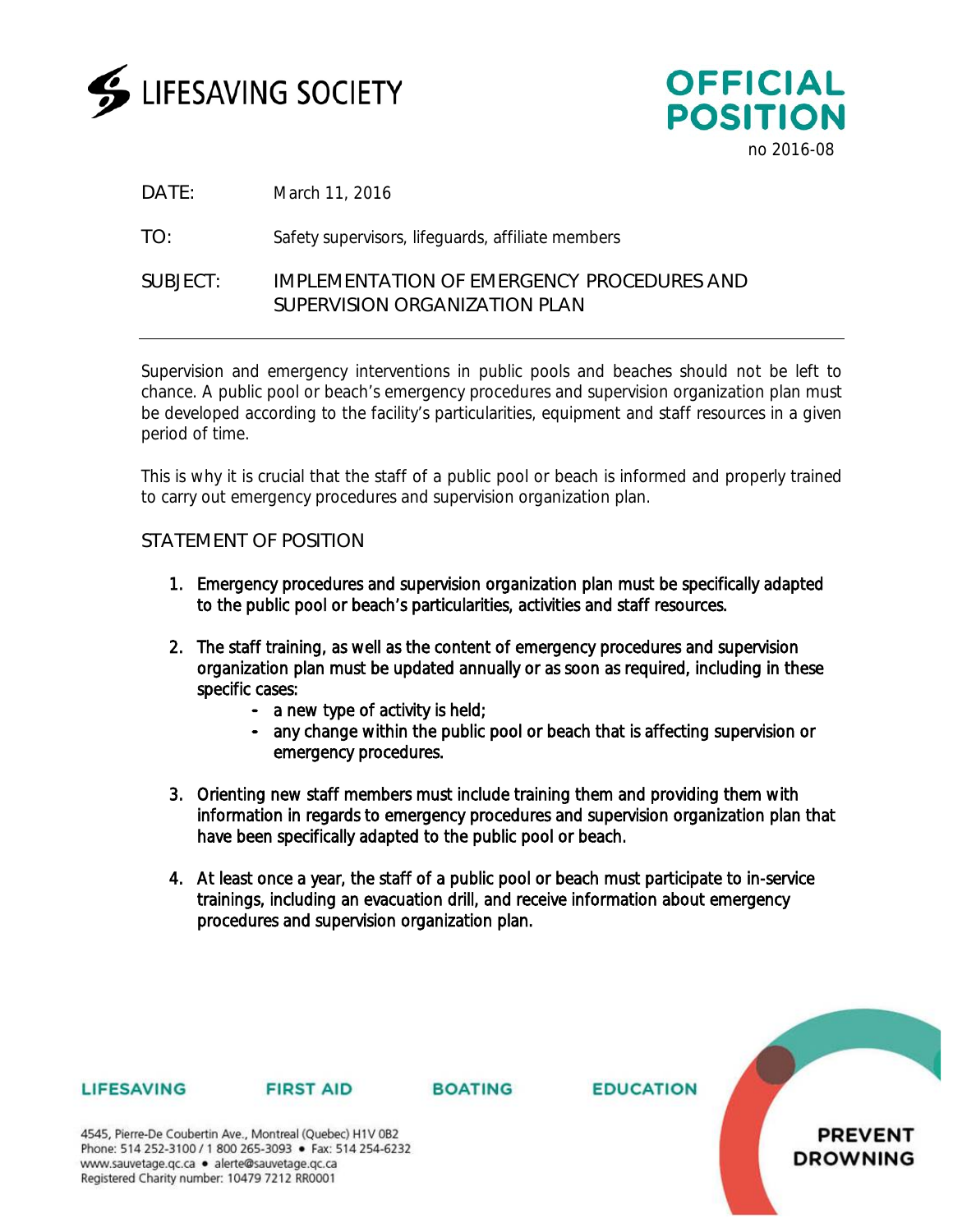## IMPLEMENTATION

All pool operators must ensure that emergency procedures and supervision organization plan are comprehensive, up-to-date, and easily accessible to all staff members, and that they include:

- **-** Organization chart and telephone contact list
- **-** Name of the person in charge during the public pool or beach's opening hours
- **-** Safety rules of the public pool or beach
- **-** Evacuation procedures
- **-** Missing person procedures
- **-** Communication means, procedures and codes
- **-** Mandatory pool shut down situations
- **-** Minor and major incident procedures
- **-** Position and coverage zone of each staff member
- **-** Lifesaving Society Official Positions

Each staff member is also responsible for being informed and knowing emergency procedures and supervision organization plan.

Pool operators must ensure that the following elements are put into practice during the orientation of new staff members, on the job and at least once a year during a supervised drill session with the aquatic staff members:

- **-** Minor and major incident procedures
- **-** Evacuation procedures
- **-** Missing person procedures
- **-** Supervision organization plan (rotations, coverage zones, emergency equipment, particularities of each zone of the public pool or beach, etc.)
- **-** Lifesaving skills and competencies required to adapt rescues to the public pool or beach's characteristics (slides, diving board, ramps, stairs, whirlpools, etc.).

The pool operator must keep records of trainings and information sessions with the aquatic staff members.

A public pool or beach's characteristics include its accessories (water slide, diving board, large inflatables, etc.), its activities (pool hours for adults, pool hours for all, courses, etc.), or its design (number of pools, reflections on water, obstructions to vision, etc.).

The pool operator must facilitate the implementation of emergency procedures and supervision organization plan that are specific to the public pool or beach's characteristics. For that purpose, training and information sessions must include evaluations, practical or theoretical exercises and practical demonstrations; posters reminding emergency procedures and supervision organization plan must be displayed in the workplace, and any other appropriate measure must be taken. The pool operator must also plan how often and when training and information sessions will take place.